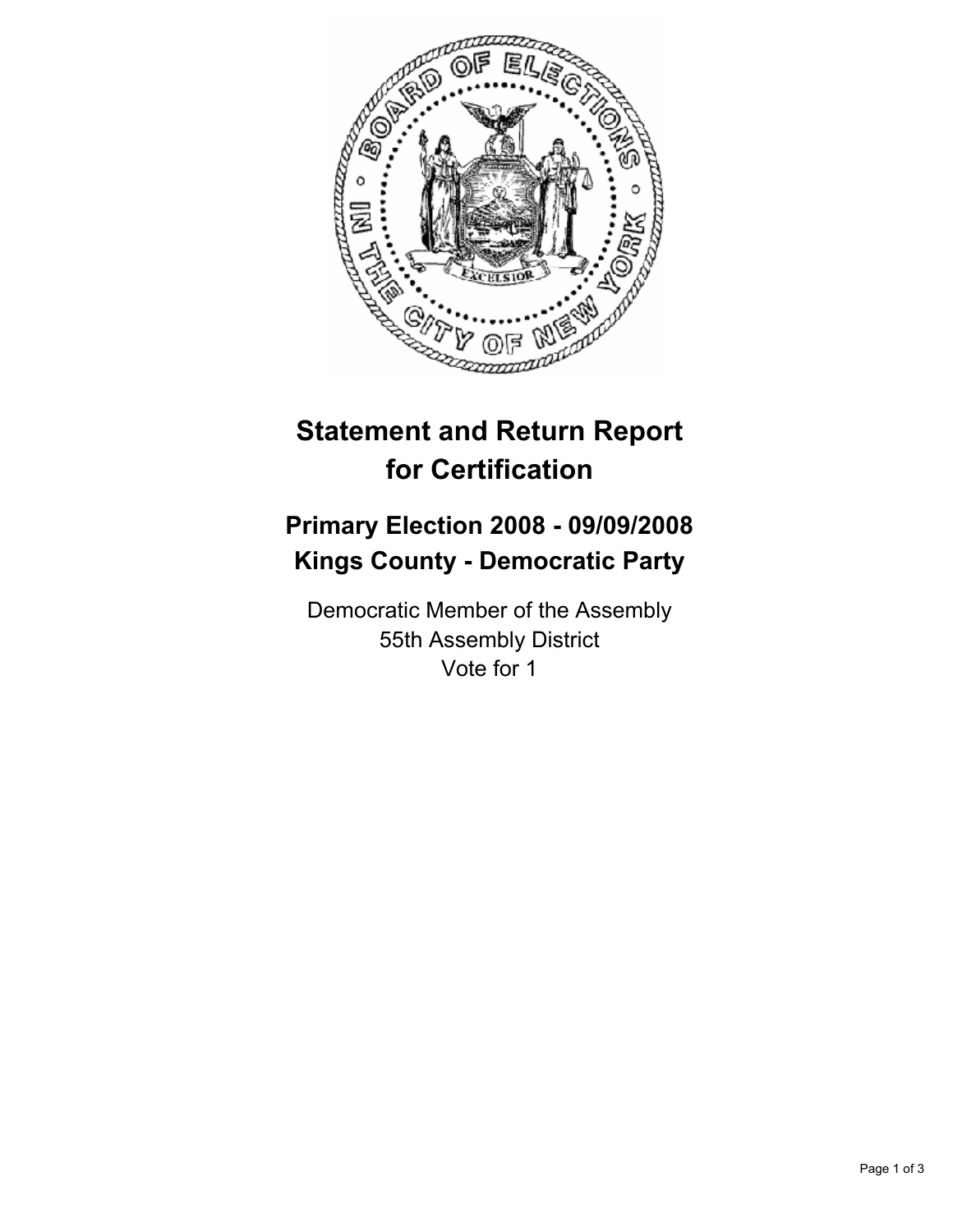

## **Assembly District 55**

| <b>EMERGENCY</b>         | 55    |
|--------------------------|-------|
| ABSENTEE/MILITARY        | 86    |
| AFFIDAVIT                | 223   |
| <b>ROYSTON ANTOINE</b>   | 883   |
| WILLIAM F BOYLAND JR.    | 2,838 |
| LEONARD HATTER JR.       | 728   |
| CHERYL KNIGHT (WRITE-IN) |       |
| INEZ BARRON (WRITE-IN)   |       |
| <b>Total Votes</b>       | 4,451 |